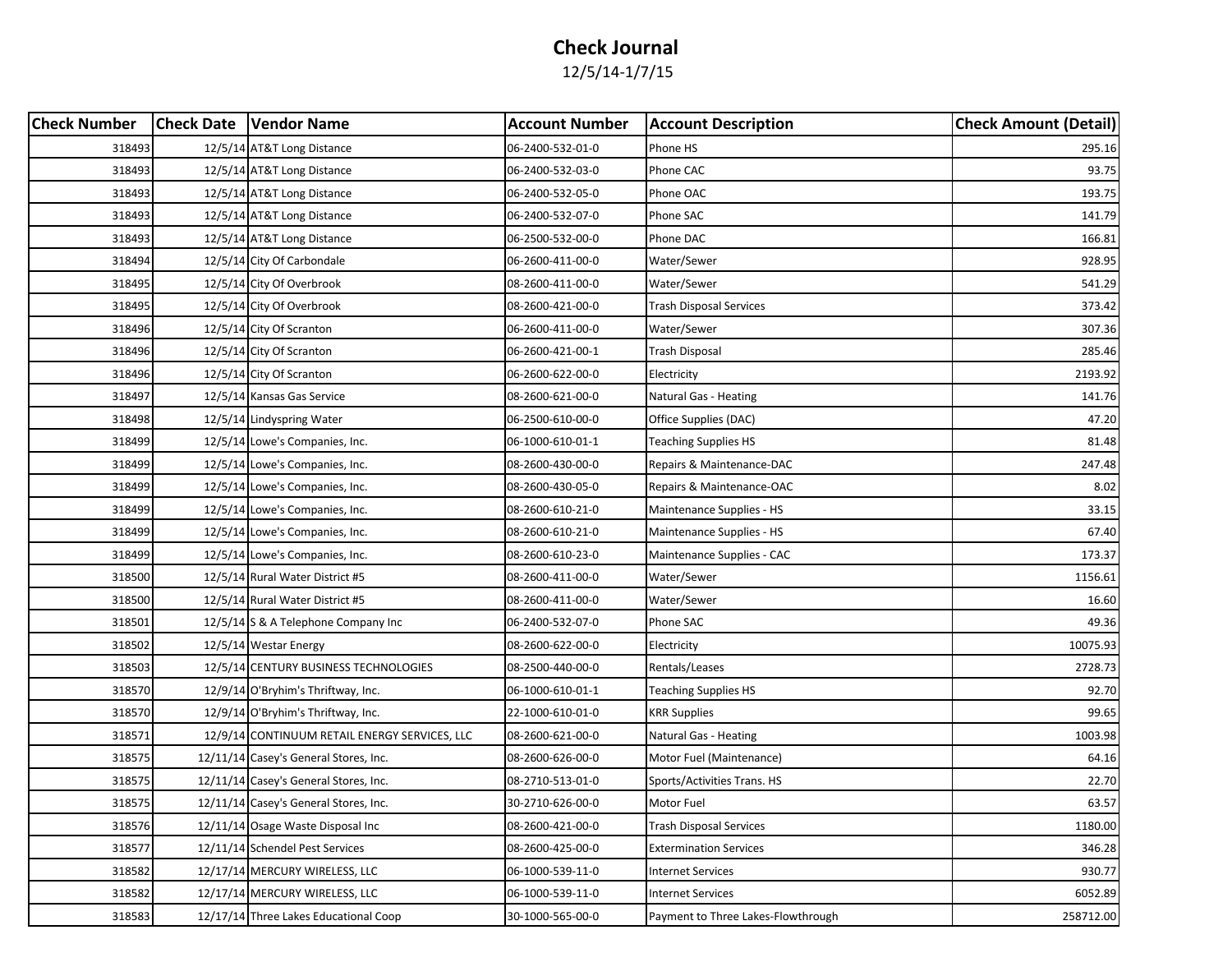| 318584 | 12/17/14 US POSTAL SERVICE                | 06-2500-531-00-0 | Postage DAC                     | 220.00   |
|--------|-------------------------------------------|------------------|---------------------------------|----------|
| 318585 | 12/17/14 CenturyLink                      | 08-1000-432-11-1 | Technology Repairs HS           | 475.00   |
| 318586 | 12/19/14 CenturyLink                      | 06-2400-532-01-0 | Phone HS                        | 474.65   |
| 318586 | 12/19/14 CenturyLink                      | 06-2400-532-05-0 | Phone OAC                       | 725.43   |
| 318586 | 12/19/14 CenturyLink                      | 06-2500-532-00-0 | Phone DAC                       | 410.68   |
| 318587 | 12/22/14 Commerce Bank - Commercial Cards | 06-1000-610-05-1 | <b>Teaching Supplies OAC</b>    | 48.76    |
| 318587 | 12/22/14 Commerce Bank - Commercial Cards | 06-2300-680-00-0 | <b>BOE Misc. Expenses</b>       | 50.00    |
| 318587 | 12/22/14 Commerce Bank - Commercial Cards | 08-1000-659-11-0 | <b>Technology Supplies</b>      | 130.71   |
| 318587 | 12/22/14 Commerce Bank - Commercial Cards | 08-1000-735-11-0 | Technology Software             | 1613.00  |
| 318587 | 12/22/14 Commerce Bank - Commercial Cards | 08-2600-610-21-0 | Maintenance Supplies - HS       | 162.40   |
| 318587 | 12/22/14 Commerce Bank - Commercial Cards | 22-1000-610-01-0 | <b>KRR Supplies</b>             | 255.00   |
| 318587 | 12/22/14 Commerce Bank - Commercial Cards | 22-1000-610-01-0 | <b>KRR Supplies</b>             | 179.25   |
| 318587 | 12/22/14 Commerce Bank - Commercial Cards | 24-3100-700-00-0 | Property (equip & Furniture)    | 69.91    |
| 318587 | 12/22/14 Commerce Bank - Commercial Cards | 56-1000-680-01-0 | HS Activity Fees                | 505.35   |
| 318587 | 12/22/14 Commerce Bank - Commercial Cards | 58-2200-300-05-0 | <b>Registration Fees OAC</b>    | 88.98    |
| 318588 | 12/22/14 HASKINS OIL SERVICE              | 30-2710-626-00-0 | Motor Fuel                      | 337.00   |
| 318589 | 12/23/14 AT&T Mobility                    | 06-2500-532-00-0 | Phone DAC                       | 644.26   |
| 318590 | 12/31/14 Capital City Oil Inc             | 08-2710-626-00-0 | Motor Fuel                      | 13921.22 |
| 318591 | 12/31/14 Lowe's Companies, Inc.           | 08-2600-610-21-0 | Maintenance Supplies - HS       | 30.75    |
| 318592 | 12/31/14 Mercer Bus Service, Inc          | 08-2710-513-00-0 | <b>Contracted Bus Services</b>  | 29629.17 |
| 318592 | 12/31/14 Mercer Bus Service, Inc.         | 30-2710-513-00-0 | <b>Contracted Bus Service</b>   | 11925.00 |
| 318592 | 12/31/14 Mercer Bus Service, Inc          | 34-2710-513-00-0 | Voc Ed Transportaion            | 2700.83  |
| 318593 | 12/31/14 Sam's Club Direct                | 06-1000-610-05-1 | Teaching Supplies OAC           | 23.98    |
| 318593 | 12/31/14 Sam's Club Direct                | 06-1000-610-05-1 | Teaching Supplies OAC           | 90.31    |
| 318593 | 12/31/14 Sam's Club Direct                | 06-2100-680-15-0 | Health Ed. Expenses             | $-26.73$ |
| 318593 | 12/31/14 Sam's Club Direct                | 06-2500-610-00-0 | Office Supplies (DAC)           | 56.44    |
| 318593 | 12/31/14 Sam's Club Direct                | 08-2300-810-00-0 | District Memberships            | 200.00   |
| 318593 | 12/31/14 Sam's Club Direct                | 22-1000-610-01-0 | <b>KRR Supplies</b>             | 269.96   |
| 318594 | 1/2/15 City Of Carbondale                 | 06-2600-411-00-0 | Water/Sewer                     | 882.37   |
| 318595 | 1/2/15 Osage Waste Disposal Inc           | 08-2600-421-00-0 | <b>Trash Disposal Services</b>  | 1180.00  |
| 100027 | 1/7/15 CenturyLink                        | 10-4000-720-00-1 | Interior Furnishings & Supplies | 7762.26  |
| 318661 | 1/7/15 Carbondale Ctr Petty Cash Fnd      | 06-1000-610-03-1 | <b>Teaching Supplies CAC</b>    | 95.28    |
| 318662 | 1/7/15 CENTRAL RESTAURANT PRODUCTS        | 24-3100-700-00-0 | Property (equip & Furniture)    | 208.78   |
| 318663 | 1/7/15 CONKLIN PLUMBING                   | 08-2600-430-01-0 | Repairs & Maintenance-HS        | 1179.08  |
| 318664 | 1/7/15 Decker INC.                        | 08-2600-610-23-0 | Maintenance Supplies - CAC      | 495.77   |
| 318665 | $1/7/15$ Ecolab                           | 24-3100-430-00-0 | <b>Repairs and Maintenance</b>  | 890.74   |
|        |                                           |                  |                                 |          |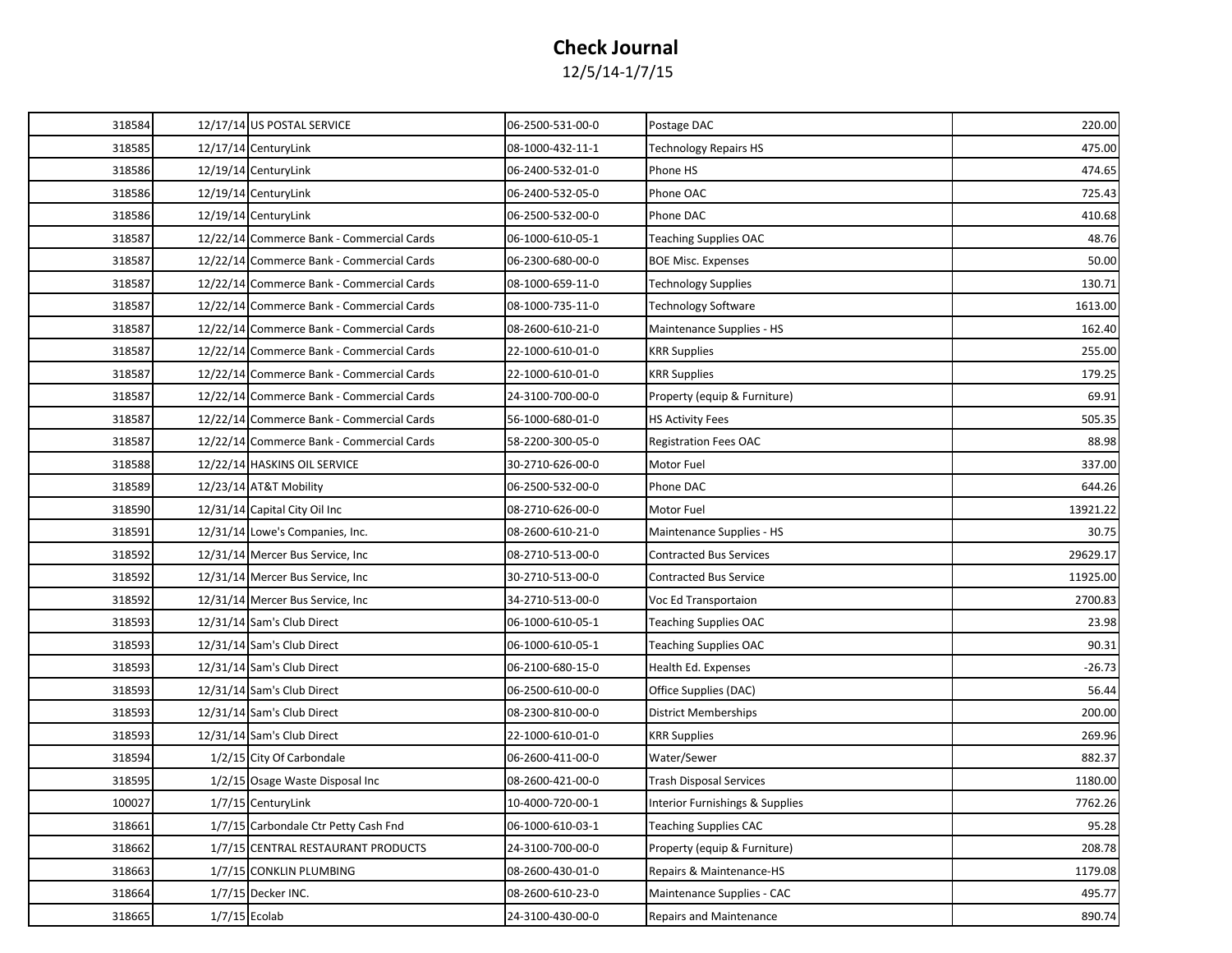| 318665 | $1/7/15$ Ecolab |                                             | 24-3100-430-00-0 | <b>Repairs and Maintenance</b>        | 293.15  |
|--------|-----------------|---------------------------------------------|------------------|---------------------------------------|---------|
| 318666 |                 | 1/7/15 Ferguson Enterprises, Inc.           | 08-2600-430-05-0 | Repairs & Maintenance-OAC             | 121.28  |
| 318667 |                 | 1/7/15 FLAGHOUSE, INC.                      | 22-1000-610-01-0 | <b>KRR Supplies</b>                   | 94.48   |
| 318668 |                 | 1/7/15 FOLLETT SCHOOL SOLUTIONS, INC        | 22-1000-610-01-0 | <b>KRR Supplies</b>                   | 55.32   |
| 318668 |                 | 1/7/15 FOLLETT SCHOOL SOLUTIONS, INC        | 22-1000-610-01-0 | <b>KRR Supplies</b>                   | 2856.94 |
| 318668 |                 | 1/7/15 FOLLETT SCHOOL SOLUTIONS, INC        | 22-1000-610-01-0 | <b>KRR Supplies</b>                   | 1103.45 |
| 318669 |                 | 1/7/15 FOUR STATE MAINTENANCE SUPPLY        | 08-2600-610-21-0 | Maintenance Supplies - HS             | 138.96  |
| 318670 |                 | 1/7/15 FRANCIS SPORTING GOODS, INC.         | 08-1000-680-01-0 | Sports/Activities HS                  | 1707.75 |
| 318671 |                 | 1/7/15 Grainger Industrial Supply           | 08-2600-610-21-0 | Maintenance Supplies - HS             | 79.35   |
| 318672 |                 | 1/7/15 HARTFORD                             | 08-2600-270-00-0 | <b>Workers Compensation Insurance</b> | 14.82   |
| 318673 |                 | 1/7/15 HAWVER NEWS COMPANY, LLC             | 08-2300-810-00-0 | <b>District Memberships</b>           | 165.00  |
| 318674 |                 | 1/7/15 HERITAGE TRACTOR INC                 | 08-2600-430-07-0 | Repairs & Maintenance-SAC             | 239.63  |
| 318675 |                 | 1/7/15 J.W. PEPPER & SON, INC.              | 06-1000-610-01-1 | <b>Teaching Supplies HS</b>           | 45.00   |
| 318676 |                 | 1/7/15 Kansas Association Of Sch Bds        | 08-2300-345-00-0 | Legal Services                        | 262.50  |
| 318676 |                 | 1/7/15 Kansas Association Of Sch Bds        | 58-2200-300-05-0 | <b>Registration Fees OAC</b>          | 150.00  |
| 318677 |                 | 1/7/15 KANSAS STATE SURPLUS PROPERTY        | 08-1000-700-05-0 | Equipment & Furniture - OAC           | 110.00  |
| 318678 |                 | $1/7/15$ Lee A. Kraus                       | 08-1000-734-11-0 | Technology Hardware                   | 2062.32 |
| 318678 |                 | $1/7/15$ Lee A. Kraus                       | 08-1000-734-11-0 | Technology Hardware                   | 2800.72 |
| 318679 |                 | 1/7/15 KANSAS ORTHOPEDICS & SPORTS MEDICINE | 08-1000-680-01-0 | Sports/Activities HS                  | 1000.00 |
| 318680 |                 | 1/7/15 Kansas State Dept. of Education      | 58-2200-300-00-0 | <b>Registration Fees DAC</b>          | 100.00  |
| 318681 |                 | 1/7/15 Manning Music, Inc.                  | 08-2600-430-00-0 | Repairs & Maintenance-DAC             | 80.00   |
| 318681 |                 | 1/7/15 Manning Music, Inc.                  | 47-1000-700-00-0 | Equipment                             | 260.67  |
| 318682 |                 | 1/7/15 MCELROY'S INC                        | 08-2600-430-01-0 | Repairs & Maintenance-HS              | 325.74  |
| 318682 |                 | 1/7/15 MCELROY'S INC                        | 08-2600-430-03-0 | Repairs & Maintenance-CAC             | 91.11   |
| 318682 |                 | 1/7/15 MCELROY'S INC                        | 08-2600-430-05-0 | Repairs & Maintenance-OAC             | 208.43  |
| 318682 |                 | 1/7/15 MCELROY'S INC                        | 08-2600-430-05-0 | Repairs & Maintenance-OAC             | 101.11  |
| 318682 |                 | 1/7/15 MCELROY'S INC                        | 08-2600-430-07-0 | Repairs & Maintenance-SAC             | 162.70  |
| 318683 |                 | 1/7/15 Mercer Bus Service, Inc.             | 08-2710-513-01-0 | Sports/Activities Trans. HS           | 2771.70 |
| 318683 |                 | 1/7/15 Mercer Bus Service, Inc              | 08-2710-513-03-0 | Sports/Acitivites Trans. CAC          | 1076.30 |
| 318683 |                 | 1/7/15 Mercer Bus Service, Inc.             | 08-2710-513-07-0 | Sports/Activities Trans. SAC          | 342.00  |
| 318683 |                 | 1/7/15 Mercer Bus Service, Inc.             | 22-1000-610-01-0 | <b>KRR Supplies</b>                   | 1692.00 |
| 318683 |                 | 1/7/15 Mercer Bus Service, Inc.             | 56-1000-680-01-0 | <b>HS Activity Fees</b>               | 458.00  |
| 318684 |                 | 1/7/15 MIDWEST BUS SALES INC.               | 08-2730-430-00-0 | Bus Repairs & Maintenance             | 510.30  |
| 318684 |                 | 1/7/15 MIDWEST BUS SALES INC.               | 30-2710-442-00-0 | <b>Bus Lease Payment</b>              | 9350.00 |
| 318685 |                 | 1/7/15 MUSICIAN'S FRIEND, INC.              | 47-1000-700-00-0 | Equipment                             | 290.00  |
| 318686 |                 | 1/7/15 NETWORK COMPUTING SOLUTIONS          | 06-2400-610-03-0 | Office Supplies CAC                   | 100.00  |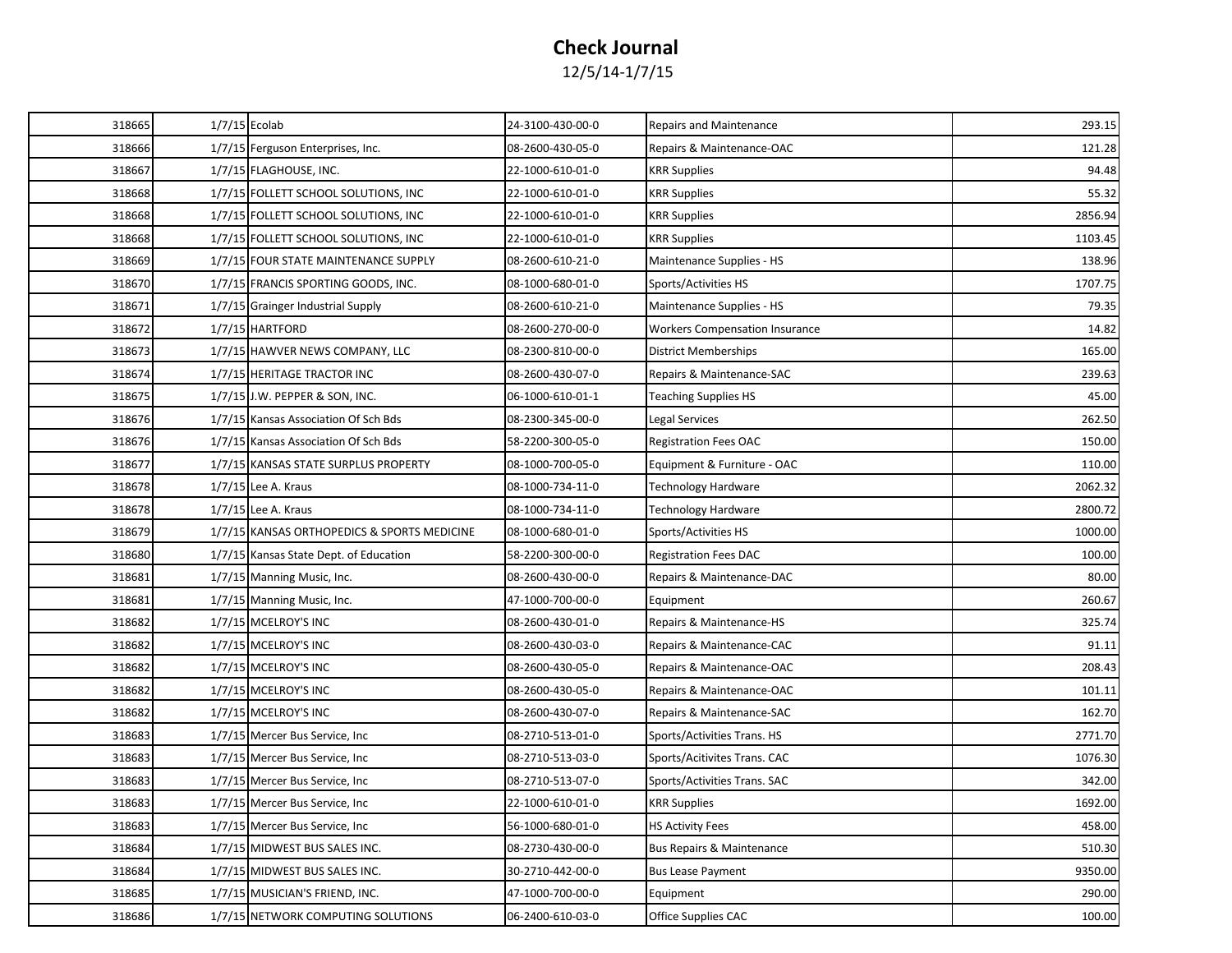| 318686<br>08-2300-300-00-0<br>400.00<br>1/7/15 NETWORK COMPUTING SOLUTIONS<br><b>Purchased Prof Tech Service</b><br>318687<br>1/7/15 Overbrook School Petty Cash<br>06-1000-610-05-1<br><b>Teaching Supplies OAC</b><br>17.48<br>318687<br>1/7/15 Overbrook School Petty Cash<br>58-2200-300-05-0<br><b>Registration Fees OAC</b><br>50.00<br>318688<br>1/7/15 ODEYS INC<br>08-1000-680-01-0<br>1010.00<br>Sports/Activities HS<br>318689<br>1/7/15 OPAA! HOLDING OF KANSAS, INC<br>24-3100-500-00-0<br><b>Contracted Food Services</b><br>31524.00<br>318690<br>1/7/15 OSAGE COUNTY HERALD<br>06-2500-540-00-0<br><b>District Office Advertisements</b><br>24.50<br>318691<br>1/7/15 Perma Bound<br>539.05<br>22-1000-610-01-0<br>KRR Supplies<br>318692<br>1/7/15 PLAY IT AGAIN SPORTS<br>08-X000-000-00-0<br>Last Year Encumber Account<br>677.90<br>318692<br>1/7/15 PLAY IT AGAIN SPORTS<br>59.50<br>56-X000-000-00-0<br>Last Year Encumber<br>1283.72<br>318693<br>1/7/15 PREMIER FARM AND HOME<br>08-2600-424-00-0<br>Lawn Care Services<br>318694<br>140.00<br>1/7/15 Professional Fire Alarm Systems, Inc.<br>08-2600-430-01-0<br>Repairs & Maintenance-HS<br>318695<br>1/7/15 PSYCHEMEDICS CORPORATION<br>06-2300-680-00-0<br>494.70<br><b>BOE Misc. Expenses</b><br>318696<br>1/7/15 PUR-O-ZONE, INC.<br>08-2600-430-05-0<br>146.75<br>Repairs & Maintenance-OAC<br>318696<br>1/7/15 PUR-O-ZONE, INC.<br>08-2600-610-21-0<br>503.14<br>Maintenance Supplies - HS<br>318696<br>1/7/15 PUR-O-ZONE, INC.<br>08-2600-610-21-0<br>Maintenance Supplies - HS<br>197.38<br>318696<br>1/7/15 PUR-O-ZONE, INC.<br>08-2600-610-23-0<br>Maintenance Supplies - CAC<br>671.25<br>318696<br>08-2600-610-23-0<br>621.40<br>1/7/15 PUR-O-ZONE, INC.<br>Maintenance Supplies - CAC<br>318696<br>1/7/15 PUR-O-ZONE, INC.<br>08-2600-610-25-0<br>1883.96<br>Maintenance Supplies - OAC<br>318696<br>1/7/15 PUR-O-ZONE, INC.<br>60.00<br>24-3100-680-00-0<br>Miscellaneous Supplies<br>318697<br>1/7/15 SCHOOL SPECIALTY INC<br>06-1000-610-03-1<br><b>Teaching Supplies CAC</b><br>16.10<br>318697<br>1/7/15 SCHOOL SPECIALTY INC<br>06-1000-610-05-1<br>21.55<br>Teaching Supplies OAC<br>91.34<br>318697<br>1/7/15 SCHOOL SPECIALTY INC<br>22-1000-610-01-0<br><b>KRR Supplies</b><br>318698<br>60.51<br>06-2400-610-01-0<br>Office Supplies HS<br>1/7/15 Santa Fe Trail HS Petty Cash<br>318699<br>1/7/15 KIMBERLY A STAHEL<br>Rentals/Leases<br>210.00<br>08-2500-440-00-0<br>318700<br>1/7/15 South Central Kansas Ed. Service Center<br>08-1000-564-00-0<br><b>Credit Recovery Tuition</b><br>866.70<br>318701<br>1/7/15 Southeast Kansas Education<br>100.00<br>58-2200-300-03-0<br>Registration Fees CAC<br>318702<br>1/7/15 TUNDRA SPECIALTIES INC.<br>24-3100-700-00-0<br>79.81<br>Property (equip & Furniture)<br>318703<br>1/7/15 UNITED LABORATORIES<br>08-2600-610-21-0<br>288.74<br>Maintenance Supplies - HS<br>318704<br>1/7/15 Usd 434 Petty Cash<br>06-1000-610-01-1<br>55.97<br>Teaching Supplies HS<br>81.40<br>318704<br>1/7/15 Usd 434 Petty Cash<br>06-2500-610-00-0<br>Office Supplies (DAC)<br>318704<br>1/7/15 Usd 434 Petty Cash<br>8.66<br>08-2600-430-00-0<br>Repairs & Maintenance-DAC<br>318704<br>1/7/15 Usd 434 Petty Cash<br>22-1000-610-01-0<br><b>KRR Supplies</b><br>113.97<br>318704<br>1/7/15 Usd 434 Petty Cash<br>Miscellaneous Supplies<br>26.56<br>24-3100-680-00-0<br>318704<br>1/7/15 Usd 434 Petty Cash<br>37.00<br>24-3100-800-00-Z<br>Other Food Service Expense<br>318704<br>1/7/15 Usd 434 Petty Cash<br>30-2650-521-00-0<br>Vehicle Maintenance/Inspection<br>13.00<br>318704<br>1/7/15 Usd 434 Petty Cash<br>58-2200-500-01-0<br>54.89<br>Travel Fees HS |  |  |  |
|--------------------------------------------------------------------------------------------------------------------------------------------------------------------------------------------------------------------------------------------------------------------------------------------------------------------------------------------------------------------------------------------------------------------------------------------------------------------------------------------------------------------------------------------------------------------------------------------------------------------------------------------------------------------------------------------------------------------------------------------------------------------------------------------------------------------------------------------------------------------------------------------------------------------------------------------------------------------------------------------------------------------------------------------------------------------------------------------------------------------------------------------------------------------------------------------------------------------------------------------------------------------------------------------------------------------------------------------------------------------------------------------------------------------------------------------------------------------------------------------------------------------------------------------------------------------------------------------------------------------------------------------------------------------------------------------------------------------------------------------------------------------------------------------------------------------------------------------------------------------------------------------------------------------------------------------------------------------------------------------------------------------------------------------------------------------------------------------------------------------------------------------------------------------------------------------------------------------------------------------------------------------------------------------------------------------------------------------------------------------------------------------------------------------------------------------------------------------------------------------------------------------------------------------------------------------------------------------------------------------------------------------------------------------------------------------------------------------------------------------------------------------------------------------------------------------------------------------------------------------------------------------------------------------------------------------------------------------------------------------------------------------------------------------------------------------------------------------------------------------------------------------------------------------------------------------------------------------------------------------------------------------------------------------------------------------------------------------------------------------------------------------------------------------------------------------------------------------------------------------------------------------------------------------------------------------------------------------------------------------------------------------------------------------------------------------------------|--|--|--|
|                                                                                                                                                                                                                                                                                                                                                                                                                                                                                                                                                                                                                                                                                                                                                                                                                                                                                                                                                                                                                                                                                                                                                                                                                                                                                                                                                                                                                                                                                                                                                                                                                                                                                                                                                                                                                                                                                                                                                                                                                                                                                                                                                                                                                                                                                                                                                                                                                                                                                                                                                                                                                                                                                                                                                                                                                                                                                                                                                                                                                                                                                                                                                                                                                                                                                                                                                                                                                                                                                                                                                                                                                                                                                                        |  |  |  |
|                                                                                                                                                                                                                                                                                                                                                                                                                                                                                                                                                                                                                                                                                                                                                                                                                                                                                                                                                                                                                                                                                                                                                                                                                                                                                                                                                                                                                                                                                                                                                                                                                                                                                                                                                                                                                                                                                                                                                                                                                                                                                                                                                                                                                                                                                                                                                                                                                                                                                                                                                                                                                                                                                                                                                                                                                                                                                                                                                                                                                                                                                                                                                                                                                                                                                                                                                                                                                                                                                                                                                                                                                                                                                                        |  |  |  |
|                                                                                                                                                                                                                                                                                                                                                                                                                                                                                                                                                                                                                                                                                                                                                                                                                                                                                                                                                                                                                                                                                                                                                                                                                                                                                                                                                                                                                                                                                                                                                                                                                                                                                                                                                                                                                                                                                                                                                                                                                                                                                                                                                                                                                                                                                                                                                                                                                                                                                                                                                                                                                                                                                                                                                                                                                                                                                                                                                                                                                                                                                                                                                                                                                                                                                                                                                                                                                                                                                                                                                                                                                                                                                                        |  |  |  |
|                                                                                                                                                                                                                                                                                                                                                                                                                                                                                                                                                                                                                                                                                                                                                                                                                                                                                                                                                                                                                                                                                                                                                                                                                                                                                                                                                                                                                                                                                                                                                                                                                                                                                                                                                                                                                                                                                                                                                                                                                                                                                                                                                                                                                                                                                                                                                                                                                                                                                                                                                                                                                                                                                                                                                                                                                                                                                                                                                                                                                                                                                                                                                                                                                                                                                                                                                                                                                                                                                                                                                                                                                                                                                                        |  |  |  |
|                                                                                                                                                                                                                                                                                                                                                                                                                                                                                                                                                                                                                                                                                                                                                                                                                                                                                                                                                                                                                                                                                                                                                                                                                                                                                                                                                                                                                                                                                                                                                                                                                                                                                                                                                                                                                                                                                                                                                                                                                                                                                                                                                                                                                                                                                                                                                                                                                                                                                                                                                                                                                                                                                                                                                                                                                                                                                                                                                                                                                                                                                                                                                                                                                                                                                                                                                                                                                                                                                                                                                                                                                                                                                                        |  |  |  |
|                                                                                                                                                                                                                                                                                                                                                                                                                                                                                                                                                                                                                                                                                                                                                                                                                                                                                                                                                                                                                                                                                                                                                                                                                                                                                                                                                                                                                                                                                                                                                                                                                                                                                                                                                                                                                                                                                                                                                                                                                                                                                                                                                                                                                                                                                                                                                                                                                                                                                                                                                                                                                                                                                                                                                                                                                                                                                                                                                                                                                                                                                                                                                                                                                                                                                                                                                                                                                                                                                                                                                                                                                                                                                                        |  |  |  |
|                                                                                                                                                                                                                                                                                                                                                                                                                                                                                                                                                                                                                                                                                                                                                                                                                                                                                                                                                                                                                                                                                                                                                                                                                                                                                                                                                                                                                                                                                                                                                                                                                                                                                                                                                                                                                                                                                                                                                                                                                                                                                                                                                                                                                                                                                                                                                                                                                                                                                                                                                                                                                                                                                                                                                                                                                                                                                                                                                                                                                                                                                                                                                                                                                                                                                                                                                                                                                                                                                                                                                                                                                                                                                                        |  |  |  |
|                                                                                                                                                                                                                                                                                                                                                                                                                                                                                                                                                                                                                                                                                                                                                                                                                                                                                                                                                                                                                                                                                                                                                                                                                                                                                                                                                                                                                                                                                                                                                                                                                                                                                                                                                                                                                                                                                                                                                                                                                                                                                                                                                                                                                                                                                                                                                                                                                                                                                                                                                                                                                                                                                                                                                                                                                                                                                                                                                                                                                                                                                                                                                                                                                                                                                                                                                                                                                                                                                                                                                                                                                                                                                                        |  |  |  |
|                                                                                                                                                                                                                                                                                                                                                                                                                                                                                                                                                                                                                                                                                                                                                                                                                                                                                                                                                                                                                                                                                                                                                                                                                                                                                                                                                                                                                                                                                                                                                                                                                                                                                                                                                                                                                                                                                                                                                                                                                                                                                                                                                                                                                                                                                                                                                                                                                                                                                                                                                                                                                                                                                                                                                                                                                                                                                                                                                                                                                                                                                                                                                                                                                                                                                                                                                                                                                                                                                                                                                                                                                                                                                                        |  |  |  |
|                                                                                                                                                                                                                                                                                                                                                                                                                                                                                                                                                                                                                                                                                                                                                                                                                                                                                                                                                                                                                                                                                                                                                                                                                                                                                                                                                                                                                                                                                                                                                                                                                                                                                                                                                                                                                                                                                                                                                                                                                                                                                                                                                                                                                                                                                                                                                                                                                                                                                                                                                                                                                                                                                                                                                                                                                                                                                                                                                                                                                                                                                                                                                                                                                                                                                                                                                                                                                                                                                                                                                                                                                                                                                                        |  |  |  |
|                                                                                                                                                                                                                                                                                                                                                                                                                                                                                                                                                                                                                                                                                                                                                                                                                                                                                                                                                                                                                                                                                                                                                                                                                                                                                                                                                                                                                                                                                                                                                                                                                                                                                                                                                                                                                                                                                                                                                                                                                                                                                                                                                                                                                                                                                                                                                                                                                                                                                                                                                                                                                                                                                                                                                                                                                                                                                                                                                                                                                                                                                                                                                                                                                                                                                                                                                                                                                                                                                                                                                                                                                                                                                                        |  |  |  |
|                                                                                                                                                                                                                                                                                                                                                                                                                                                                                                                                                                                                                                                                                                                                                                                                                                                                                                                                                                                                                                                                                                                                                                                                                                                                                                                                                                                                                                                                                                                                                                                                                                                                                                                                                                                                                                                                                                                                                                                                                                                                                                                                                                                                                                                                                                                                                                                                                                                                                                                                                                                                                                                                                                                                                                                                                                                                                                                                                                                                                                                                                                                                                                                                                                                                                                                                                                                                                                                                                                                                                                                                                                                                                                        |  |  |  |
|                                                                                                                                                                                                                                                                                                                                                                                                                                                                                                                                                                                                                                                                                                                                                                                                                                                                                                                                                                                                                                                                                                                                                                                                                                                                                                                                                                                                                                                                                                                                                                                                                                                                                                                                                                                                                                                                                                                                                                                                                                                                                                                                                                                                                                                                                                                                                                                                                                                                                                                                                                                                                                                                                                                                                                                                                                                                                                                                                                                                                                                                                                                                                                                                                                                                                                                                                                                                                                                                                                                                                                                                                                                                                                        |  |  |  |
|                                                                                                                                                                                                                                                                                                                                                                                                                                                                                                                                                                                                                                                                                                                                                                                                                                                                                                                                                                                                                                                                                                                                                                                                                                                                                                                                                                                                                                                                                                                                                                                                                                                                                                                                                                                                                                                                                                                                                                                                                                                                                                                                                                                                                                                                                                                                                                                                                                                                                                                                                                                                                                                                                                                                                                                                                                                                                                                                                                                                                                                                                                                                                                                                                                                                                                                                                                                                                                                                                                                                                                                                                                                                                                        |  |  |  |
|                                                                                                                                                                                                                                                                                                                                                                                                                                                                                                                                                                                                                                                                                                                                                                                                                                                                                                                                                                                                                                                                                                                                                                                                                                                                                                                                                                                                                                                                                                                                                                                                                                                                                                                                                                                                                                                                                                                                                                                                                                                                                                                                                                                                                                                                                                                                                                                                                                                                                                                                                                                                                                                                                                                                                                                                                                                                                                                                                                                                                                                                                                                                                                                                                                                                                                                                                                                                                                                                                                                                                                                                                                                                                                        |  |  |  |
|                                                                                                                                                                                                                                                                                                                                                                                                                                                                                                                                                                                                                                                                                                                                                                                                                                                                                                                                                                                                                                                                                                                                                                                                                                                                                                                                                                                                                                                                                                                                                                                                                                                                                                                                                                                                                                                                                                                                                                                                                                                                                                                                                                                                                                                                                                                                                                                                                                                                                                                                                                                                                                                                                                                                                                                                                                                                                                                                                                                                                                                                                                                                                                                                                                                                                                                                                                                                                                                                                                                                                                                                                                                                                                        |  |  |  |
|                                                                                                                                                                                                                                                                                                                                                                                                                                                                                                                                                                                                                                                                                                                                                                                                                                                                                                                                                                                                                                                                                                                                                                                                                                                                                                                                                                                                                                                                                                                                                                                                                                                                                                                                                                                                                                                                                                                                                                                                                                                                                                                                                                                                                                                                                                                                                                                                                                                                                                                                                                                                                                                                                                                                                                                                                                                                                                                                                                                                                                                                                                                                                                                                                                                                                                                                                                                                                                                                                                                                                                                                                                                                                                        |  |  |  |
|                                                                                                                                                                                                                                                                                                                                                                                                                                                                                                                                                                                                                                                                                                                                                                                                                                                                                                                                                                                                                                                                                                                                                                                                                                                                                                                                                                                                                                                                                                                                                                                                                                                                                                                                                                                                                                                                                                                                                                                                                                                                                                                                                                                                                                                                                                                                                                                                                                                                                                                                                                                                                                                                                                                                                                                                                                                                                                                                                                                                                                                                                                                                                                                                                                                                                                                                                                                                                                                                                                                                                                                                                                                                                                        |  |  |  |
|                                                                                                                                                                                                                                                                                                                                                                                                                                                                                                                                                                                                                                                                                                                                                                                                                                                                                                                                                                                                                                                                                                                                                                                                                                                                                                                                                                                                                                                                                                                                                                                                                                                                                                                                                                                                                                                                                                                                                                                                                                                                                                                                                                                                                                                                                                                                                                                                                                                                                                                                                                                                                                                                                                                                                                                                                                                                                                                                                                                                                                                                                                                                                                                                                                                                                                                                                                                                                                                                                                                                                                                                                                                                                                        |  |  |  |
|                                                                                                                                                                                                                                                                                                                                                                                                                                                                                                                                                                                                                                                                                                                                                                                                                                                                                                                                                                                                                                                                                                                                                                                                                                                                                                                                                                                                                                                                                                                                                                                                                                                                                                                                                                                                                                                                                                                                                                                                                                                                                                                                                                                                                                                                                                                                                                                                                                                                                                                                                                                                                                                                                                                                                                                                                                                                                                                                                                                                                                                                                                                                                                                                                                                                                                                                                                                                                                                                                                                                                                                                                                                                                                        |  |  |  |
|                                                                                                                                                                                                                                                                                                                                                                                                                                                                                                                                                                                                                                                                                                                                                                                                                                                                                                                                                                                                                                                                                                                                                                                                                                                                                                                                                                                                                                                                                                                                                                                                                                                                                                                                                                                                                                                                                                                                                                                                                                                                                                                                                                                                                                                                                                                                                                                                                                                                                                                                                                                                                                                                                                                                                                                                                                                                                                                                                                                                                                                                                                                                                                                                                                                                                                                                                                                                                                                                                                                                                                                                                                                                                                        |  |  |  |
|                                                                                                                                                                                                                                                                                                                                                                                                                                                                                                                                                                                                                                                                                                                                                                                                                                                                                                                                                                                                                                                                                                                                                                                                                                                                                                                                                                                                                                                                                                                                                                                                                                                                                                                                                                                                                                                                                                                                                                                                                                                                                                                                                                                                                                                                                                                                                                                                                                                                                                                                                                                                                                                                                                                                                                                                                                                                                                                                                                                                                                                                                                                                                                                                                                                                                                                                                                                                                                                                                                                                                                                                                                                                                                        |  |  |  |
|                                                                                                                                                                                                                                                                                                                                                                                                                                                                                                                                                                                                                                                                                                                                                                                                                                                                                                                                                                                                                                                                                                                                                                                                                                                                                                                                                                                                                                                                                                                                                                                                                                                                                                                                                                                                                                                                                                                                                                                                                                                                                                                                                                                                                                                                                                                                                                                                                                                                                                                                                                                                                                                                                                                                                                                                                                                                                                                                                                                                                                                                                                                                                                                                                                                                                                                                                                                                                                                                                                                                                                                                                                                                                                        |  |  |  |
|                                                                                                                                                                                                                                                                                                                                                                                                                                                                                                                                                                                                                                                                                                                                                                                                                                                                                                                                                                                                                                                                                                                                                                                                                                                                                                                                                                                                                                                                                                                                                                                                                                                                                                                                                                                                                                                                                                                                                                                                                                                                                                                                                                                                                                                                                                                                                                                                                                                                                                                                                                                                                                                                                                                                                                                                                                                                                                                                                                                                                                                                                                                                                                                                                                                                                                                                                                                                                                                                                                                                                                                                                                                                                                        |  |  |  |
|                                                                                                                                                                                                                                                                                                                                                                                                                                                                                                                                                                                                                                                                                                                                                                                                                                                                                                                                                                                                                                                                                                                                                                                                                                                                                                                                                                                                                                                                                                                                                                                                                                                                                                                                                                                                                                                                                                                                                                                                                                                                                                                                                                                                                                                                                                                                                                                                                                                                                                                                                                                                                                                                                                                                                                                                                                                                                                                                                                                                                                                                                                                                                                                                                                                                                                                                                                                                                                                                                                                                                                                                                                                                                                        |  |  |  |
|                                                                                                                                                                                                                                                                                                                                                                                                                                                                                                                                                                                                                                                                                                                                                                                                                                                                                                                                                                                                                                                                                                                                                                                                                                                                                                                                                                                                                                                                                                                                                                                                                                                                                                                                                                                                                                                                                                                                                                                                                                                                                                                                                                                                                                                                                                                                                                                                                                                                                                                                                                                                                                                                                                                                                                                                                                                                                                                                                                                                                                                                                                                                                                                                                                                                                                                                                                                                                                                                                                                                                                                                                                                                                                        |  |  |  |
|                                                                                                                                                                                                                                                                                                                                                                                                                                                                                                                                                                                                                                                                                                                                                                                                                                                                                                                                                                                                                                                                                                                                                                                                                                                                                                                                                                                                                                                                                                                                                                                                                                                                                                                                                                                                                                                                                                                                                                                                                                                                                                                                                                                                                                                                                                                                                                                                                                                                                                                                                                                                                                                                                                                                                                                                                                                                                                                                                                                                                                                                                                                                                                                                                                                                                                                                                                                                                                                                                                                                                                                                                                                                                                        |  |  |  |
|                                                                                                                                                                                                                                                                                                                                                                                                                                                                                                                                                                                                                                                                                                                                                                                                                                                                                                                                                                                                                                                                                                                                                                                                                                                                                                                                                                                                                                                                                                                                                                                                                                                                                                                                                                                                                                                                                                                                                                                                                                                                                                                                                                                                                                                                                                                                                                                                                                                                                                                                                                                                                                                                                                                                                                                                                                                                                                                                                                                                                                                                                                                                                                                                                                                                                                                                                                                                                                                                                                                                                                                                                                                                                                        |  |  |  |
|                                                                                                                                                                                                                                                                                                                                                                                                                                                                                                                                                                                                                                                                                                                                                                                                                                                                                                                                                                                                                                                                                                                                                                                                                                                                                                                                                                                                                                                                                                                                                                                                                                                                                                                                                                                                                                                                                                                                                                                                                                                                                                                                                                                                                                                                                                                                                                                                                                                                                                                                                                                                                                                                                                                                                                                                                                                                                                                                                                                                                                                                                                                                                                                                                                                                                                                                                                                                                                                                                                                                                                                                                                                                                                        |  |  |  |
|                                                                                                                                                                                                                                                                                                                                                                                                                                                                                                                                                                                                                                                                                                                                                                                                                                                                                                                                                                                                                                                                                                                                                                                                                                                                                                                                                                                                                                                                                                                                                                                                                                                                                                                                                                                                                                                                                                                                                                                                                                                                                                                                                                                                                                                                                                                                                                                                                                                                                                                                                                                                                                                                                                                                                                                                                                                                                                                                                                                                                                                                                                                                                                                                                                                                                                                                                                                                                                                                                                                                                                                                                                                                                                        |  |  |  |
|                                                                                                                                                                                                                                                                                                                                                                                                                                                                                                                                                                                                                                                                                                                                                                                                                                                                                                                                                                                                                                                                                                                                                                                                                                                                                                                                                                                                                                                                                                                                                                                                                                                                                                                                                                                                                                                                                                                                                                                                                                                                                                                                                                                                                                                                                                                                                                                                                                                                                                                                                                                                                                                                                                                                                                                                                                                                                                                                                                                                                                                                                                                                                                                                                                                                                                                                                                                                                                                                                                                                                                                                                                                                                                        |  |  |  |
|                                                                                                                                                                                                                                                                                                                                                                                                                                                                                                                                                                                                                                                                                                                                                                                                                                                                                                                                                                                                                                                                                                                                                                                                                                                                                                                                                                                                                                                                                                                                                                                                                                                                                                                                                                                                                                                                                                                                                                                                                                                                                                                                                                                                                                                                                                                                                                                                                                                                                                                                                                                                                                                                                                                                                                                                                                                                                                                                                                                                                                                                                                                                                                                                                                                                                                                                                                                                                                                                                                                                                                                                                                                                                                        |  |  |  |
|                                                                                                                                                                                                                                                                                                                                                                                                                                                                                                                                                                                                                                                                                                                                                                                                                                                                                                                                                                                                                                                                                                                                                                                                                                                                                                                                                                                                                                                                                                                                                                                                                                                                                                                                                                                                                                                                                                                                                                                                                                                                                                                                                                                                                                                                                                                                                                                                                                                                                                                                                                                                                                                                                                                                                                                                                                                                                                                                                                                                                                                                                                                                                                                                                                                                                                                                                                                                                                                                                                                                                                                                                                                                                                        |  |  |  |
|                                                                                                                                                                                                                                                                                                                                                                                                                                                                                                                                                                                                                                                                                                                                                                                                                                                                                                                                                                                                                                                                                                                                                                                                                                                                                                                                                                                                                                                                                                                                                                                                                                                                                                                                                                                                                                                                                                                                                                                                                                                                                                                                                                                                                                                                                                                                                                                                                                                                                                                                                                                                                                                                                                                                                                                                                                                                                                                                                                                                                                                                                                                                                                                                                                                                                                                                                                                                                                                                                                                                                                                                                                                                                                        |  |  |  |
|                                                                                                                                                                                                                                                                                                                                                                                                                                                                                                                                                                                                                                                                                                                                                                                                                                                                                                                                                                                                                                                                                                                                                                                                                                                                                                                                                                                                                                                                                                                                                                                                                                                                                                                                                                                                                                                                                                                                                                                                                                                                                                                                                                                                                                                                                                                                                                                                                                                                                                                                                                                                                                                                                                                                                                                                                                                                                                                                                                                                                                                                                                                                                                                                                                                                                                                                                                                                                                                                                                                                                                                                                                                                                                        |  |  |  |
|                                                                                                                                                                                                                                                                                                                                                                                                                                                                                                                                                                                                                                                                                                                                                                                                                                                                                                                                                                                                                                                                                                                                                                                                                                                                                                                                                                                                                                                                                                                                                                                                                                                                                                                                                                                                                                                                                                                                                                                                                                                                                                                                                                                                                                                                                                                                                                                                                                                                                                                                                                                                                                                                                                                                                                                                                                                                                                                                                                                                                                                                                                                                                                                                                                                                                                                                                                                                                                                                                                                                                                                                                                                                                                        |  |  |  |